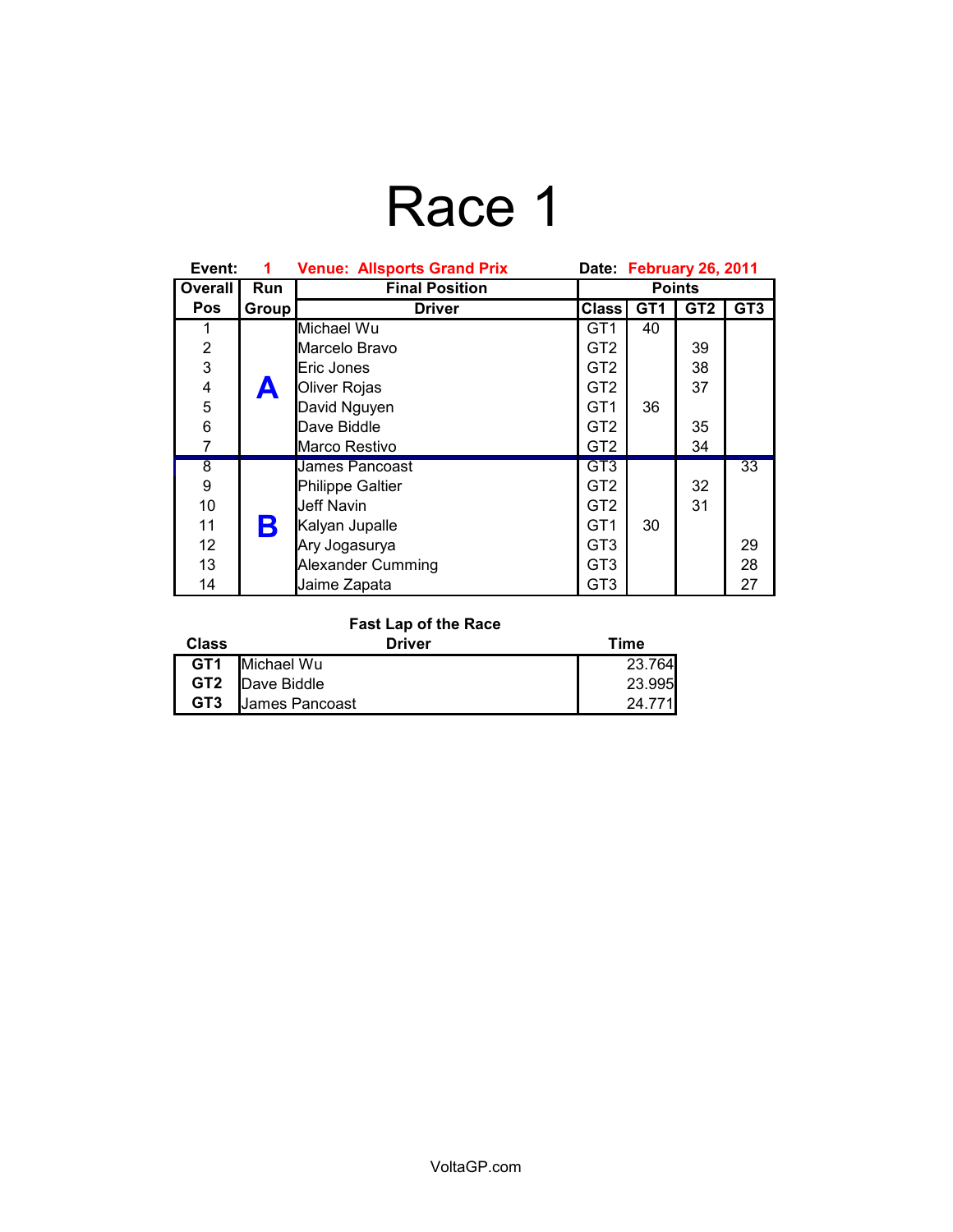# Race 2

| Event:                  | 1          | <b>Venue: Allsports Grand Prix</b> | Date February 26, 2011 |                 |                 |                 |
|-------------------------|------------|------------------------------------|------------------------|-----------------|-----------------|-----------------|
| Overall                 | <b>Run</b> | <b>Final Position</b>              | <b>Points</b>          |                 |                 |                 |
| <b>Pos</b>              | Group      | <b>Driver</b>                      | <b>Class</b>           | GT <sub>1</sub> | GT <sub>2</sub> | GT <sub>3</sub> |
|                         |            | David Nguyen                       | GT <sub>1</sub>        | 40              |                 |                 |
| $\overline{\mathbf{c}}$ |            | Michael Wu                         | GT <sub>1</sub>        | 39              |                 |                 |
| 3                       |            | Oliver Rojas                       | GT <sub>2</sub>        |                 | 38              |                 |
| $\overline{\mathbf{4}}$ |            | Eric Jones                         | GT <sub>2</sub>        |                 | 37              |                 |
| 5                       |            | Dave Biddle                        | GT2                    |                 | 36              |                 |
| 6                       |            | Marcelo Bravo                      | GT <sub>2</sub>        |                 | 35              |                 |
| 7                       |            | Marco Restivo                      | GT <sub>2</sub>        |                 | 34              |                 |
| $\overline{11}$         |            | Kalyan Jupalle                     | GT <sub>1</sub>        | 33              |                 |                 |
| 12                      |            | Jeff Navin                         | GT <sub>2</sub>        |                 | 32              |                 |
| 13                      |            | Philippe Galtier                   | GT2                    |                 | 31              |                 |
| 14                      | Β          | Ary Jogasurya                      | GT <sub>3</sub>        |                 |                 | 30              |
| 15                      |            | Alexander Cumming                  | GT <sub>3</sub>        |                 |                 | 29              |
| 16                      |            | James Pancoast                     | GT <sub>3</sub>        |                 |                 | 28              |
| 17                      |            | Jaime Zapata                       | GT <sub>3</sub>        |                 |                 | 27              |

### **Fast Lap of the Race**

| Class           | <b>Driver</b>           | Time   |
|-----------------|-------------------------|--------|
|                 | <b>GT1</b> David Nguyen | 23.775 |
|                 | <b>GT2 Eric Jones</b>   | 23.781 |
| GT <sub>3</sub> | Ary Jogasurya           | 24.556 |